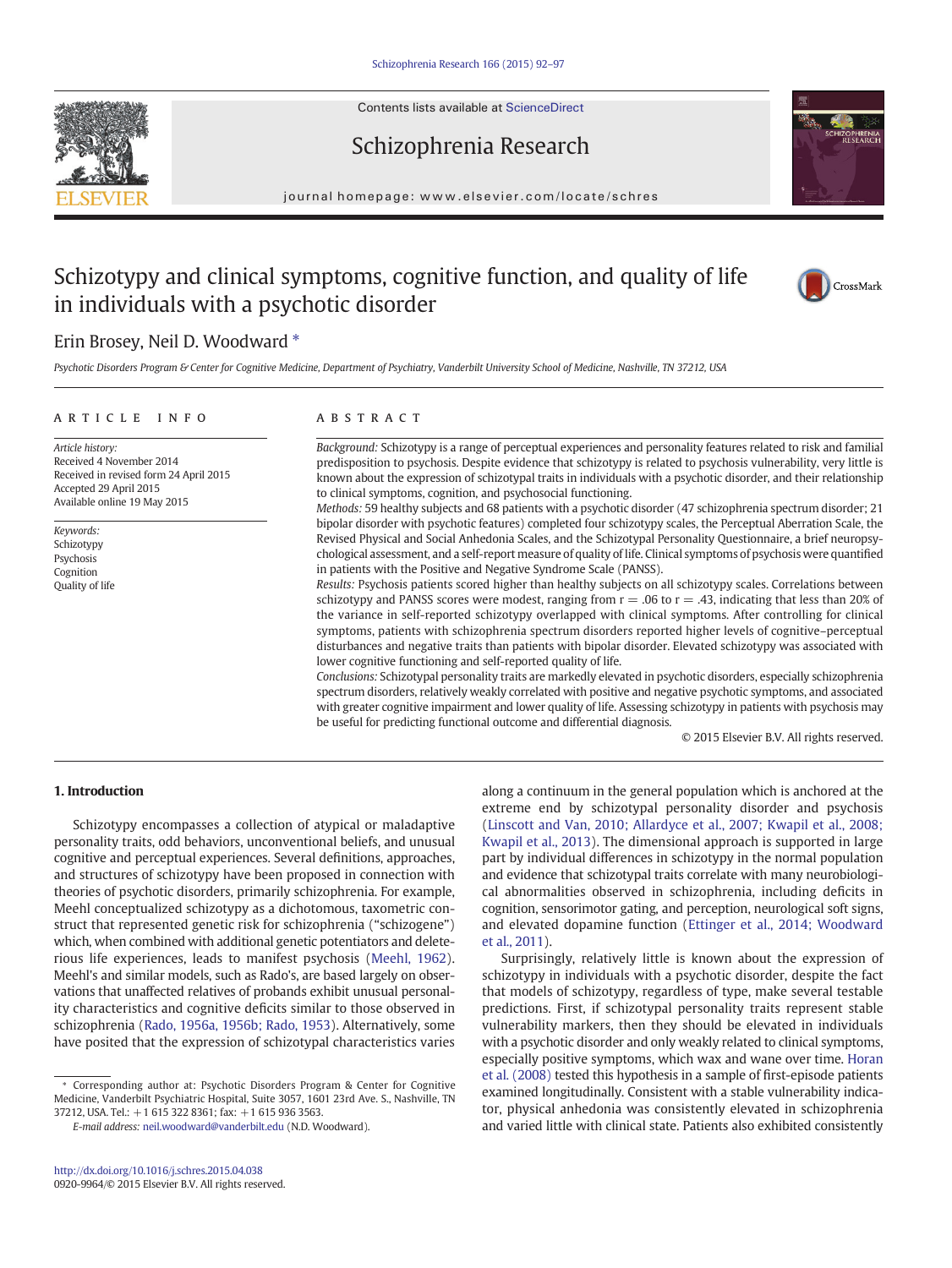higher levels of perceptual aberrations and magical ideation; although they co-varied to some extent with clinical state over time. While informative, this investigation was limited to just schizophrenia patients and did not include additional important measures of schizotypy, such as social anhedonia [\(Horan et al., 2007, 2008\)](#page-5-0).

A second outstanding question is the specificity of schizotypy to schizophrenia spectrum disorders. Schizotypy has been studied almost exclusively in the context of schizophrenia and is usually considered a latent risk factor specific to schizophrenia [\(Kwapil, 1998; Lenzenweger](#page-5-0) [and Loranger, 1989a; Lyons et al., 1995](#page-5-0)). However, there is evidence that some aspects of schizotypy are elevated in individuals with psychotic bipolar disorder and their unaffected relatives ([Schurhoff et al., 2005;](#page-5-0) [Etain et al., 2007; Schurhoff et al., 2003; Chapman et al., 1994](#page-5-0)). Consistent with a latent vulnerability to psychosis more broadly, unaffected relatives of psychotic bipolar patients demonstrate elevated levels of disorganization [\(Schurhoff et al., 2005\)](#page-5-0). However, in contrast to schizophrenia, physical anhedonia is not elevated in probands with psychotic bipolar disorder and their unaffected family members [\(Etain et al.,](#page-5-0) [2007; Schurhoff et al., 2003](#page-5-0)). Similarly, the absence of significant elevations in unaffected family members suggests that among psychosis patients, perceptual aberrations may also be specific to schizophrenia [\(Lenzenweger and Loranger, 1989a\)](#page-5-0). However, this hypothesis has not been tested.

Finally, the associations between elevated schizotypy, cognitive impairment, and psychosocial functioning in healthy subjects and unaffected family members implies that schizotypy will also correlate with these measures in psychosis patients [\(Cochrane et al., 2012; Delawalla](#page-5-0) [et al., 2006; Cohen and Davis, 2009\)](#page-5-0). While cognitive impairment and limitations in psychosocial functioning are core features of psychosis, the link between these factors and schizotypy has not been investigated in patients.

To test these predictions, we: 1) compared schizotypal personality traits between healthy individuals and patients with a psychotic disorder and examined the extent to which clinical symptoms overlap with schizotypy; 2) compared schizotypal personality traits between schizophrenia spectrum disorders and bipolar disorder with psychotic features; and 3) examined the relationship between schizotypy, cognitive function, and quality of life in individuals with a psychotic disorder.

#### 2. Methods

#### 2.1. Participants

68 individuals with a psychotic disorder (i.e., schizophrenia spectrum disorders, bipolar disorder with psychotic features) and 59 healthy subjects were included in this investigation. Study participants were drawn from a repository of clinical and cognitive data collected on individuals with a primary psychotic disorder and healthy subjects recruited at the Vanderbilt University Department of Psychiatry. The study was approved by the Vanderbilt University Institutional Review Board. All study participants provided written informed consent prior to contributing data to the repository. Psychosis patients were recruited through the Vanderbilt Psychotic Disorders Program at Vanderbilt Psychiatric Hospital (Nashville, TN), and healthy subjects were recruited from Nashville and the surrounding area via advertisement and word-ofmouth. Subjects were included in the current investigation if they were diagnosed with a schizophrenia spectrum disorder (i.e., schizophrenia, schizoaffective disorder) or bipolar disorder with psychotic features (hereafter referred to as "psychotic bipolar disorder"), or were a healthy subject and completed at least one of the self-report schizotypy questionnaires described in the Procedures section. Diagnoses were established, or ruled out in the case of healthy subjects, using the Structured Clinical Interview for the DSM-IV-TR (SCID: [First et al.,](#page-5-0) [1996](#page-5-0)). The exclusion criteria included: age less than 16 or greater than 65, pre-morbid intellect less than 70, estimated using the Wechsler Test of Adult Reading (WTAR: [Wechsler, 2001](#page-5-0)) and/or history of intellectual disability, presence of a systemic medical illness or CNS disorder (e.g., multiple sclerosis, epilepsy), reported pregnancy or lactation, history of significant head trauma, psychotropic drug use (healthy subjects only), and active substance abuse within the past 1 month.

#### 2.2. Study procedures

Subjects completed at least one of the following self-report schizotypy scales: Perceptual Aberration Scale (PAS: [Chapman et al.,](#page-5-0) [1978\)](#page-5-0), Revised Physical Anhedonia Scale (RPAS: [Chapman et al.,](#page-5-0) [1976\)](#page-5-0), Revised Social Anhedonia Scale (RSAS: [Chapman et al., 1976](#page-5-0)) and the Schizotypal Personality Questionnaire (SPQ: [Raine, 1991](#page-5-0)). Subjects were also administered the Screen for Cognitive Impairment in Psychiatry (SCIP: [Purdon, 2005](#page-5-0)). The SCIP is a brief neuropsychological battery that includes a word list learning test of verbal memory analogous to the Hopkins Verbal Learning Test [\(Brandt and Benedict, 2001](#page-5-0)), a version of the Auditory Consonant Trigrams working memory test, phonemic verbal fluency test of executive functioning, and a processing speed measure modeled after the Coding sub-test from the Wechsler Adult Intelligence Scales ([Wechsler, 1997\)](#page-5-0). Raw scores for each SCIP subtest were converted to Z-scores using published norms and averaged to create a composite Z-score of overall cognitive functioning, which served as the primary dependent variable in the statistical analyses [\(Purdon, 2005](#page-5-0)). Psychosis patients also completed the self-report Quality of Life Enjoyment and Satisfaction Questionnaire (Q-LES-Q: [Endicott et al., 1993](#page-5-0)). We used an abbreviated, 18-item version of the scale designed to specifically assess quality of life in patients with mood disorders, schizoaffective disorder, and schizophrenia ([Ritsner](#page-5-0) [et al., 2005](#page-5-0)).

#### 2.3. Statistical analysis

Group differences in continuous and categorical variables were examined with independent groups t-test (corrected for violations of equal variances when indicated by significant Levene's test) and chisquare test, respectively. Differences between healthy subjects and psychosis patients in the schizotypy questionnaire scores were examined using univariate ANOVAs with the following a-priori contrasts: 1) healthy subjects vs. all psychosis; 2) healthy subjects vs. schizophrenia spectrum disorders; and 3) healthy subjects vs. psychotic bipolar disorder. We used the Bonferroni method to correct for multiple comparisons. Specifically, the critical alpha was set to  $p = .0125$ (i.e., .05/4) to control for the number of univariate ANOVAs performed.

Correlations between schizotypy and clinical symptoms (i.e., PANSS) were examined with Pearson's correlations. The critical alpha for the correlations was set to  $p = .0042$  to control for the number of correlations performed (i.e.,  $p = .05/12 = -.0042$ ). Differences in the expression of schizotypy between schizophrenia spectrum disorders and psychotic bipolar disorder were examined using univariate ANOVAs with PANSS positive, negative, and general scales entered as covariates to control for clinical symptoms. The relationships between schizotypy, and cognition and quality of life were examined using partial correlation analyses with PANSS positive, negative, and general scores entered as covariates. Age and education were also included as covariates in the partial correlation analysis examining the relationship between schizotypy and cognitive functioning. The critical alpha for the correlations of cognition and quality of life was set to  $p = .0125$  to control for the number of correlations performed for each measure  $(i.e., p = .05/4 = .0125).$ 

#### 3. Results

Demographic data, schizotypy, and neuropsychological test scores along with clinical variables (i.e., duration of illness, PANSS scores) and quality of life data for healthy subjects and psychosis patients are presented in [Table 1.](#page-2-0)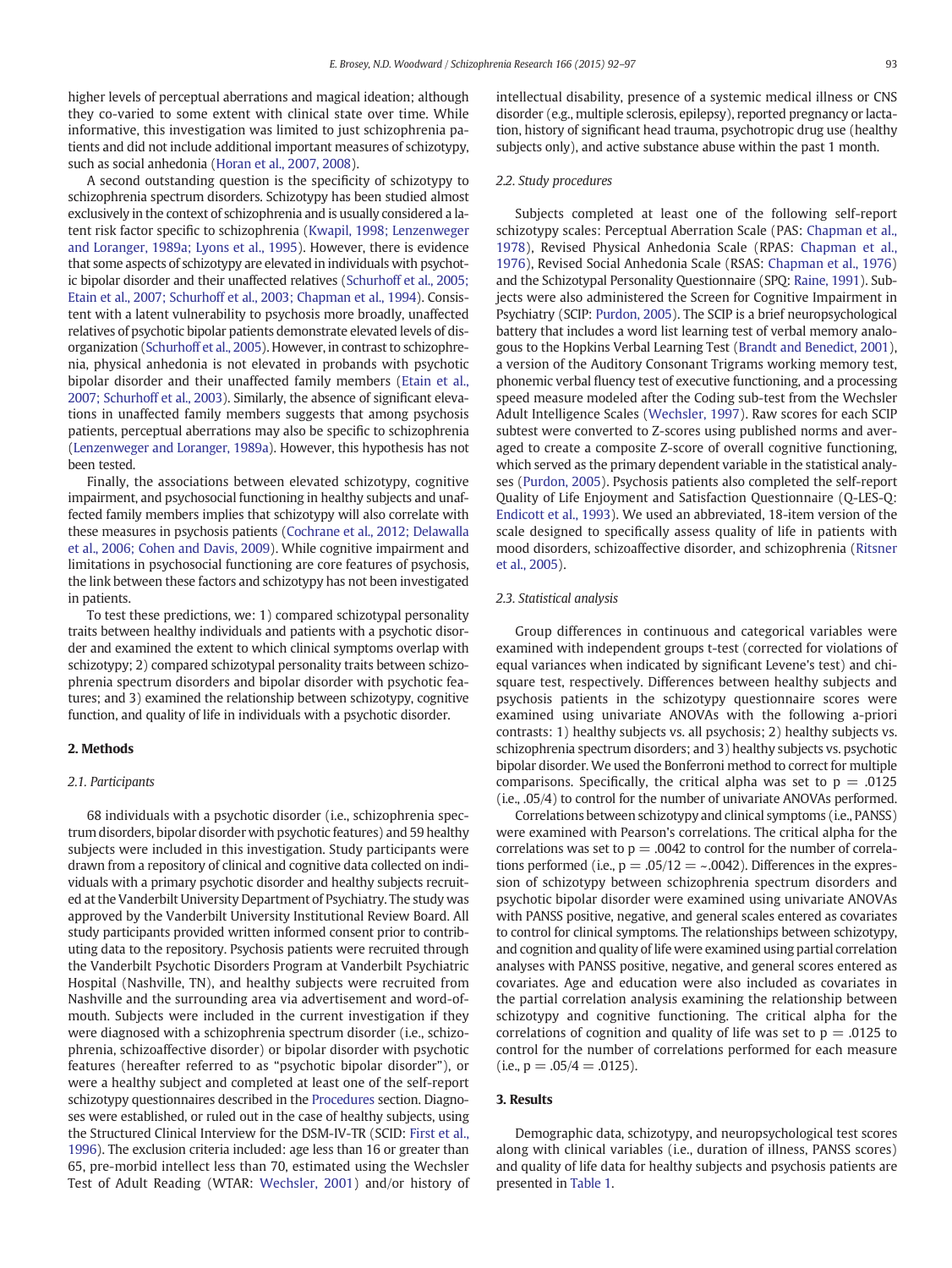<span id="page-2-0"></span>Table 1 Sample demographics.

|                                           | Healthy<br>subjects |      | Psychosis                 |       | <b>Statistics</b> |        |              |
|-------------------------------------------|---------------------|------|---------------------------|-------|-------------------|--------|--------------|
| Variable                                  | $n = 59$            |      | $n = 68$                  |       | $t/\chi^2$        | df     | р            |
| Sex (M/F)<br>Ethnicity (W:AA:O)<br>SCZ:BD | 35:24<br>36:22:1    |      | 42:26<br>39:23:6<br>47:21 |       | 0.08<br>3.09      | 1<br>2 | .779<br>.213 |
|                                           | Mean                | SD   | Mean                      | SD    |                   |        |              |
| Age                                       | 32.0                | 12.0 | 31.0                      | 11.9  | 0.46              | 125    | .644         |
| Education                                 | 5.7                 | 1.8  | 3.7                       | 1.4   | 7.00              | 110.3  | < 0.001      |
| Maternal education                        | 14.7                | 2.3  | 13.6                      | 3.1   | 1.97              | 102    | .052         |
| Paternal education                        | 14.6                | 4.0  | 14.0                      | 3.6   | 0.76              | 99     | .449         |
| SCIP z-score                              | 0.03                | 0.61 | $-1.30$                   | 0.96  | 9.34              | 116.6  | < 0.001      |
| <b>PANSS positive</b>                     |                     |      | 20.3                      | 7.0   |                   |        |              |
| PANSS negative                            |                     |      | 15.1                      | 7.7   |                   |        |              |
| PANSS general                             |                     |      | 31.8                      | 9.2   |                   |        |              |
| APD dose (CPZ equivalents)                |                     |      | 458.5                     | 257.7 |                   |        |              |



#### 3.1. Relationship between schizotypy and clinical symptoms of psychosis

Bivariate correlations were run between the schizotypy scales and the PANSS to measure which aspects of schizotypy related to psychosis symptomology. The results of this analysis are shown in [Table 2.](#page-3-0) Scatterplots showing correlations between each schizotypy scale and PANSS positive, negative, and general scores are presented in Supplemental Fig. 1. The positive symptoms did not correlate with any schizotypy scale (all Pearson's  $r < .15$ , p  $> .253$ ). At the corrected alpha  $p = 0.0042$ , PANSS negative symptoms correlated with social anhedonia (RSAS:  $r = .37$ ,  $p = .0037$ ), and PANNS general symptoms correlated with physical anhedonia (RPAS:  $r = .41$ ,  $p = .0015$ ) and overall schizotypal traits (SPQ:  $r = .37$ ,  $p = .0029$ ). Additionally, at the uncorrected alpha  $p = 0.05$ , negative symptoms correlated with physical anhedonia (RPAS:  $r = .33$ ,  $p = .013$ ), and PANSS general symptoms correlated with perceptual aberrations (PAS:  $r = .30$ ,  $p = .014$ ) and social anhedonia (RSAS:  $r = .31$ ,  $p = .018$ ). The magnitude of these correlations was modest. Symptoms accounted for no more than 17% of the variance in schizotypy, indicating a fair degree of independence between schizotypal traits and clinical symptoms.

In a series of exploratory analyses, we further analyzed the correspondence between specific domains of schizotypy and dimensions of psychosis. Specifically, SPQ scores were broken down into the 4 domains, cognitive–perceptual, positive, negative, and disorganized identified by [Stefanis et al. \(2004\)](#page-5-0) and [Compton et al. \(2009\)](#page-5-0), and PANSS scores were broken down into the consensus five factor model, positive, negative, disorganized, excited, and depressed described by [Wallwork et al. \(2012\).](#page-5-0) We then examined the correlation between each PANSS domain and its putative corresponding SPQ domain (e.g., PANSS negative–SPQ negative). As expected, both the PANSS positive and negative factors correlated with their respective SPQ positive and negative factors ( $r = .26$ ,  $p = .040$  and  $r = .44$ ,  $p < .001$ , respectively). However, PANSS disorganized factor did not correlate with the SPQ disorganized factor ( $r = -.01$ ,  $p = .439$ ) indicating a disconnect between patient and clinician ratings of disorganization.

#### 3.2. Schizotypy in healthy subjects and psychosis

Group differences, based on one-way ANOVA, were evident for all four schizotypy scales (PAS:  $F(2,121) = 27.39$ ,  $p < .001$ ; RPAS:  $F(2,113) = 9.21$ , p < .001; RSAS:  $F(2,115) = 16.57$ , p < .001; SPQ:  $F(2,119) = 73.25$ ,  $p < .001$ ) as shown in [Fig. 1](#page-3-0). Follow-up a-priori planned contrasts indicated that psychosis patients reported higher levels of perceptual aberrations (PAS:  $t(121) = 5.68$ ,  $p < .001$ ), physical anhedonia (RPAS:  $t(113) = 3.07$ ,  $p = .003$ ), social anhedonia (RSAS:  $t(115) = 4.55$ ,  $p < .001$ ), and overall schizotypal traits (SPQ:  $t(119) = 9.38$ , p < .001). Broken down by diagnosis, schizophrenia spectrum patients scored significantly higher than healthy subjects on all four schizotypy measures (all t-values  $>$  4.28, p  $<$  .001), while psychotic bipolar patients reported higher schizotypal personality traits  $(t(119) = 4.24, p < .001)$  and, at uncorrected significance levels, greater perceptual aberrations (t(121) = 2.58,  $p = .011$ ) and social anhedonia  $(t(115) = 2.14, p = .035).$ 

Differences between psychotic bipolar disorder and schizophrenia spectrum disorder patients in the expression of schizotypy were analyzed using univariate ANCOVAs with clinical symptoms (i.e., PANSS positive, negative, general scales) entered as covariates (see [Fig. 1\)](#page-3-0). Patients with a schizophrenia spectrum disorder reported higher levels of schizotypal personality traits on the SPQ ( $F(1,58) = 9.74$ ,  $p = .003$ ). No differences in perceptual aberrations (PAS:  $F(1,61) = 2.22$ ,  $p = .142$ ), physical anhedonia (RPAS:  $F(1,53) = 0.01$ ,  $p = .983$ ), and social anhedonia (RSAS:  $F(1,55) = 0.15$ ,  $p = .702$ ) were detected between psychosis groups.

#### 3.3. Schizotypy, cognition, and quality of life in psychosis

Correlations between schizotypy, cognition (i.e., SCIP z-score), and quality of life (i.e., Q-LES-Q) are summarized in the scatterplots presented in [Fig. 2.](#page-4-0) After controlling for age and education, SCIP z-score inversely correlated with SPQ ( $r = -.38$ ,  $p = .002$ ) at the corrected alpha level, and RPAS ( $r = -.28$ ,  $p = .036$ ) at an uncorrected significance level indicating that higher levels of overall schizotypal personality traits and physical anhedonia were associated with worse cognitive functioning. Given the moderate correlations between schizotypy and clinical symptoms, we repeated the partial correlation analyses after adding PANSS positive, negative, and general scores as covariates, along with age and education. The negative correlation between SCIP Z-scores and SPQ remained significant ( $r = -.34$ ,  $p = .010$ ), while the correlation between SCIP Z-score and RPAS did not ( $r = -.18$ ,  $p = .211$ ). The association between higher SPQ scores and worse cognitive functioning persisted even after psychosis diagnosis was included as an additional covariate ( $r = -.27$ ,  $p = .042$ ). Given evidence that negative symptoms and disorganization are especially related to cognitive function, we examined the correlations between SPQ negative and disorganization factors, and cognition. After controlling for PANSS scores, age, and education, both SPQ negative and disorganization factors inversely correlated with SCIP Z-score ( $r = -.37$ ,  $p = .005$  and  $r = -.36$ ,  $p = .006$ ).

With respect to quality of life, higher levels of perceptual aberration and schizotypal personality traits were associated with worse ratings of subjective quality of life (PAS:  $r = -.47$ ,  $p < .001$ ; SPQ:  $r = -.63$ ,  $p < .001$ ). Both perceptual aberrations and schizotypal personality traits remained negatively correlated with quality of life after controlling for severity of psychosis symptoms (PAS:  $r = -.41$ ,  $p = .002$ ; SPQ:  $r = -57$ , p < .001). There was little evidence of specific associations between SPQ factor scores and quality of life as all four SPQ factors, cognitive–perceptual, positive, negative, and disorganized, correlated inversely with quality of life (all partial correlations  $> -0.42$ , p-values  $< .003$ ).

#### 4. Discussion

The expression of schizotypy in psychotic disorders has received surprisingly little attention despite the theoretical importance of this construct to psychosis. Consistent with the idea that schizotypy represents stable, trait vulnerability for psychosis, we found that clinical symptoms, which vary markedly over time, are only weakly correlated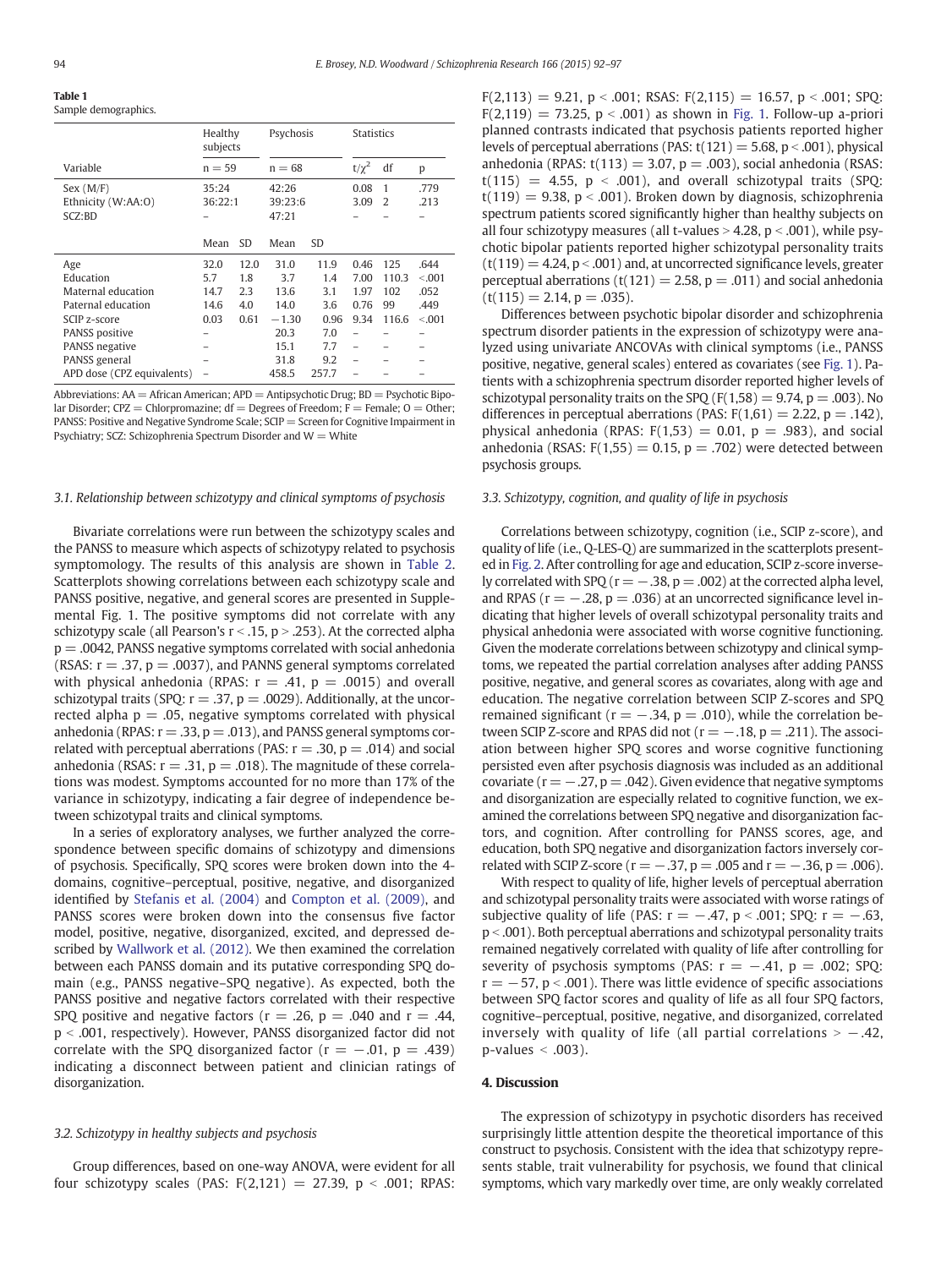#### <span id="page-3-0"></span>Table 2

Correlations between schizotypal personality traits, cognitive function, and quality of life in psychotic disorders.

|                                                                                                                            | Clinical symptoms            |                                  | Cognition <sup>†</sup>                     | Quality of life                                          |                                               |
|----------------------------------------------------------------------------------------------------------------------------|------------------------------|----------------------------------|--------------------------------------------|----------------------------------------------------------|-----------------------------------------------|
| Schizotypy measures                                                                                                        | <b>PANSS</b><br>Positive     | <b>PANSS</b><br>Negative         | <b>PANSS</b><br>General                    | <b>SCIP</b><br>z-score                                   | O-LES-O                                       |
| Perceptual Aberration Scale<br>Physical Anhedonia Scale<br>Social Anhedonia Scale<br>Schizotypal Personality Questionnaire | .058<br>.145<br>.072<br>.146 | .167<br>.326<br>$.369**$<br>.205 | $.300*$<br>$.408**$<br>$.306*$<br>$.369**$ | $-.199$<br>$-.280$ <sup>*</sup><br>$-.041$<br>$-.381***$ | $-.469**$<br>$-.170$<br>$-.262$<br>$-.626***$ |

Abbreviations: PANSS = Positive and Negative Syndrome Scale; SCIP = Screen for Cognitive Impairment in Psychiatry and Q-LES-Q = Quality of Life Enjoyment and Satisfaction Questionnaire.

Partial correlation adjusted for age and education.

\*  $p < .05$ .<br>\*\*  $p < .01$ 

 $p < .01$ .

with schizotypy, if at all. All four measures of schizotypy exhibited minimal to moderate correlations with PANSS scores; no clinical symptom, accounted for more than 20% of the variance in schizotypy. Positive symptoms, which represent more transient aspects of psychosis [\(Ericson et al., 2011; Kwapil et al., 2013\)](#page-5-0), only weakly correlated with schizotypy. While perhaps not surprising given the fluctuating nature of positive symptoms, it does argue against conceptualizing positive symptoms as the penultimate expression of schizotypy. On the other hand, negative symptoms correlated with several aspects of schizotypy, including social and physical anhedonia, and negative SPQ factor, which is consistent with evidence that negative symptoms are stable traits in schizophrenia ([Lyons et al., 1995; Clementz et al., 1991; Berenbaum](#page-5-0) [and McGrew, 1993; Rey et al., 1994; Dollfus and Petit, 1995; Keefe](#page-5-0) [et al., 1991; Blanchard et al., 1998](#page-5-0)). However, even here the correlations were moderate, ranging from  $r = .30-.44$ , indicating only a modest degree of overlap between clinician ratings of negative symptoms and patient self-report of negative schizotypy traits.

As discussed earlier, the construct of schizotypy arose as part of etiological models of schizophrenia and has been studied almost exclusively in this context. As such, relatively little is known about the relationship between schizotypy and other psychotic disorders; although there is some evidence that some aspects of schizotypy are also elevated in psychotic bipolar probands and their unaffected relatives ([Etain et al.,](#page-5-0) [2007; Schurhoff et al., 2005](#page-5-0)). After adjusting for clinical symptoms, we found that schizophrenia spectrum patients report higher levels of schizotypy than psychotic bipolar patients. Moreover, in comparison to healthy subjects, the elevations in schizotypy among psychotic bipolar patients were substantially attenuated relative to the marked increase observed in schizophrenia patients. Consistent with a prior study in unaffected family members and the putative central role of anhedonia in schizophrenia, psychotic bipolar patients did not report higher levels of physical anhedonia ([Chapman et al., 1984; Schurhoff et al.,](#page-5-0) [2003](#page-5-0)).

Consistent with findings in healthy subjects and unaffected relatives of probands, schizotypy correlated with cognitive functioning and selfreported quality of life [\(Lenzenweger and Loranger, 1989b; Ritsner](#page-5-0) [et al., 2005; Cohen and Davis, 2009; Cohen et al., 2006; Kwapil, 1998](#page-5-0)). With respect to cognition, overall schizotypal personality traits, as measured with the SPQ, and physical anhedonia correlated with cognitive functioning. Similarly, overall schizotypal personality traits and perceptual aberrations in particular correlated with quality of life. Critically, with the exception of physical anhedonia and cognitive functioning, these correlations persisted after accounting for clinical symptoms. It is noteworthy that in psychosis, clinical symptoms are only weakly correlated with cognitive impairment. For instance, in the CATIE study baseline data, which included over 1000 patients, positive and negative symptoms accounted for less than 10% of the variance in cognition [\(Keefe et al., 2006\)](#page-5-0). The association between schizotypy and cognition further underscores the independence of clinical symptoms and schizotypy. The significant correlations with quality of life and cognitive functioning suggest that measuring schizotypy is warranted in psychotic disorders as it may be useful for predicting functional outcome.

This study has several limitations. There is evidence indicating that structured psychiatric interviews are better than self-report measures at assessing familial liability for schizophrenia raising the possibility that we might have obtained different results had we used interviewbased ratings of schizotypy [\(Kendler et al., 1996\)](#page-5-0). However, face-toface interviews come with their own limitations including socially desirable responding and lower accuracy compared to self-report questionnaires ([Richman et al., 1999](#page-5-0)). Our assessment of psychosocial functioning was limited to a self-report measure of quality of life. It would be interesting to know if elevated schizotypy is also related to



## Schizotypy in Healthy Subjects and Psychosis | Schizotypy in Psychotic Bipolar Disorder and

Fig. 1. Schizotypy scores in healthy subjects and patients with psychosis (left panel), and schizophrenia and psychotic bipolar disorder (right panel).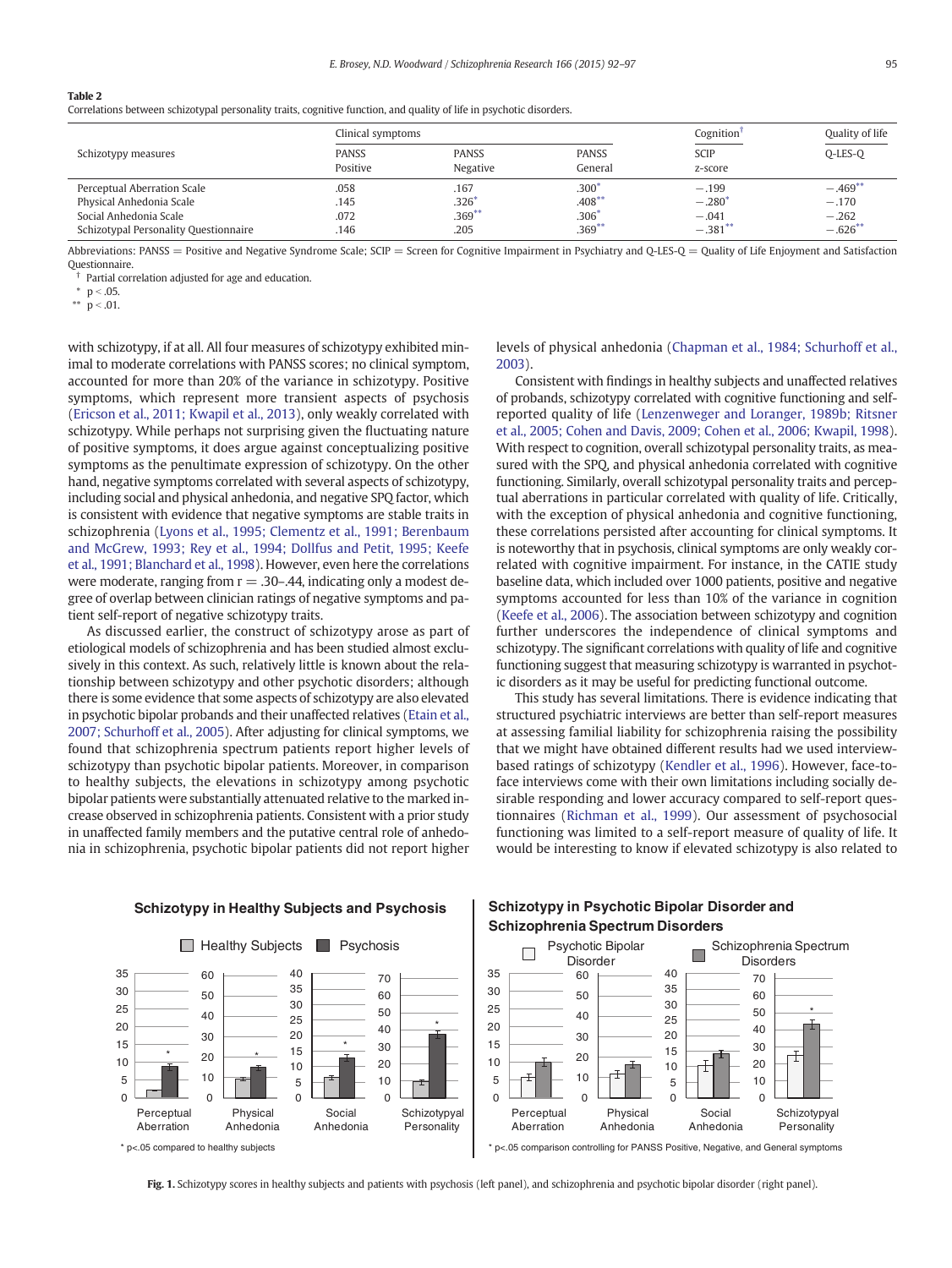<span id="page-4-0"></span>

Fig. 2. Correlations between schizotypy, and quality of life and cognitive impairment, as measured by the Quality of Life and Enjoyment Satisfaction Questionnaire (Q-LES-Q) and Screen for Cognitive Impairment in Psychiatry (SCIP), respectively, in psychotic disorders.

objective measures of functional outcome, such as employment. Finally, the relatively small number of psychotic bipolar patients resulted in limited statistical power to detect differences between patients groups. It is likely that we would have detected more statistical differences between patient groups had the sample sizes been larger given the clear trend of higher schizotypy in schizophrenia spectrum patients.

In conclusion, our results indicate that elevated schizotypy in psychosis is related to greater cognitive impairment and poorer psychosocial functioning, and only weakly correlated with clinical symptoms. Moreover, schizophrenia spectrum patients tend to demonstrate higher elevations in schizotypy compared to psychotic bipolar patients. Our findings are consistent with the concept of schizotypy as a stable trait and suggest that assessing schizotypy in psychosis may be useful in predicting functional outcome and differential diagnosis.

Supplementary data to this article can be found online at [http://dx.](http://dx.doi.org/10.1016/j.schres.2015.04.038) [doi.org/10.1016/j.schres.2015.04.038.](http://dx.doi.org/10.1016/j.schres.2015.04.038)

#### Role of funding source

This research was supported by the Jack Martin, M.D., Research Professorship (awarded to NDW). The funding source did not have any role in designing the study; collection, analysis, or interpretation of the data; writing the manuscript; or in the decision to submit the manuscript for publication.

#### Contributors

Authors EB and NDW conceived and designed the research reported on, analyzed the data, and co-wrote the final draft of the manuscript. Author NDW provided funding for the project.

#### Conflict of interest

No commercial support was received for this manuscript and the authors have no conflicts of interest to report.

#### Acknowledgments

This research was supported by the Jack Martin, M.D., Research Professorship (held by NDW). The authors would like to thank Kristan Armstrong for her assistance with recruiting subjects to participate in this study. The authors are indebted to the individuals who participated in the study.